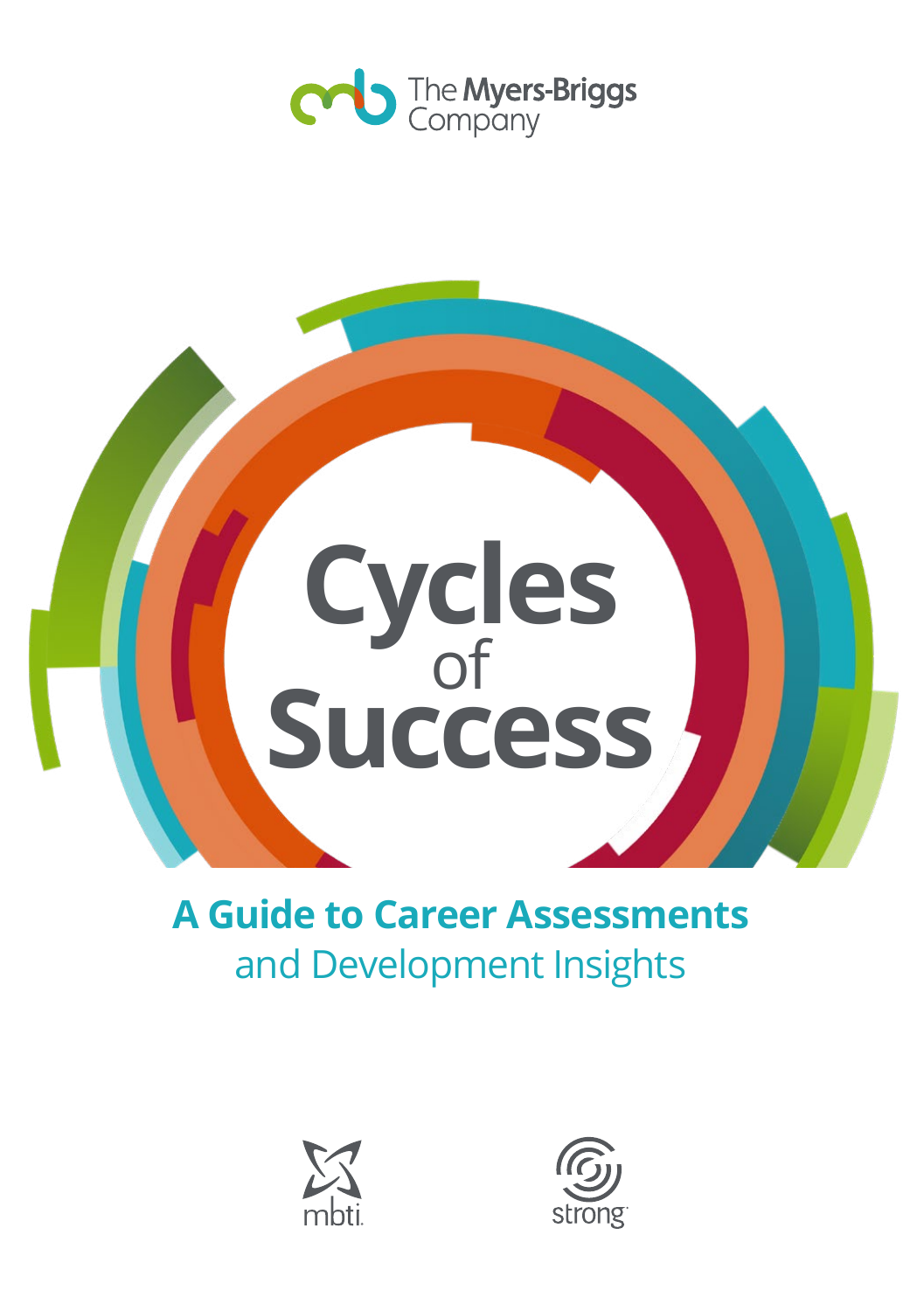

# CONTENTS

| Introducing the MBTI® and Strong assessments for career development 6 |
|-----------------------------------------------------------------------|
|                                                                       |
|                                                                       |
|                                                                       |
|                                                                       |
|                                                                       |

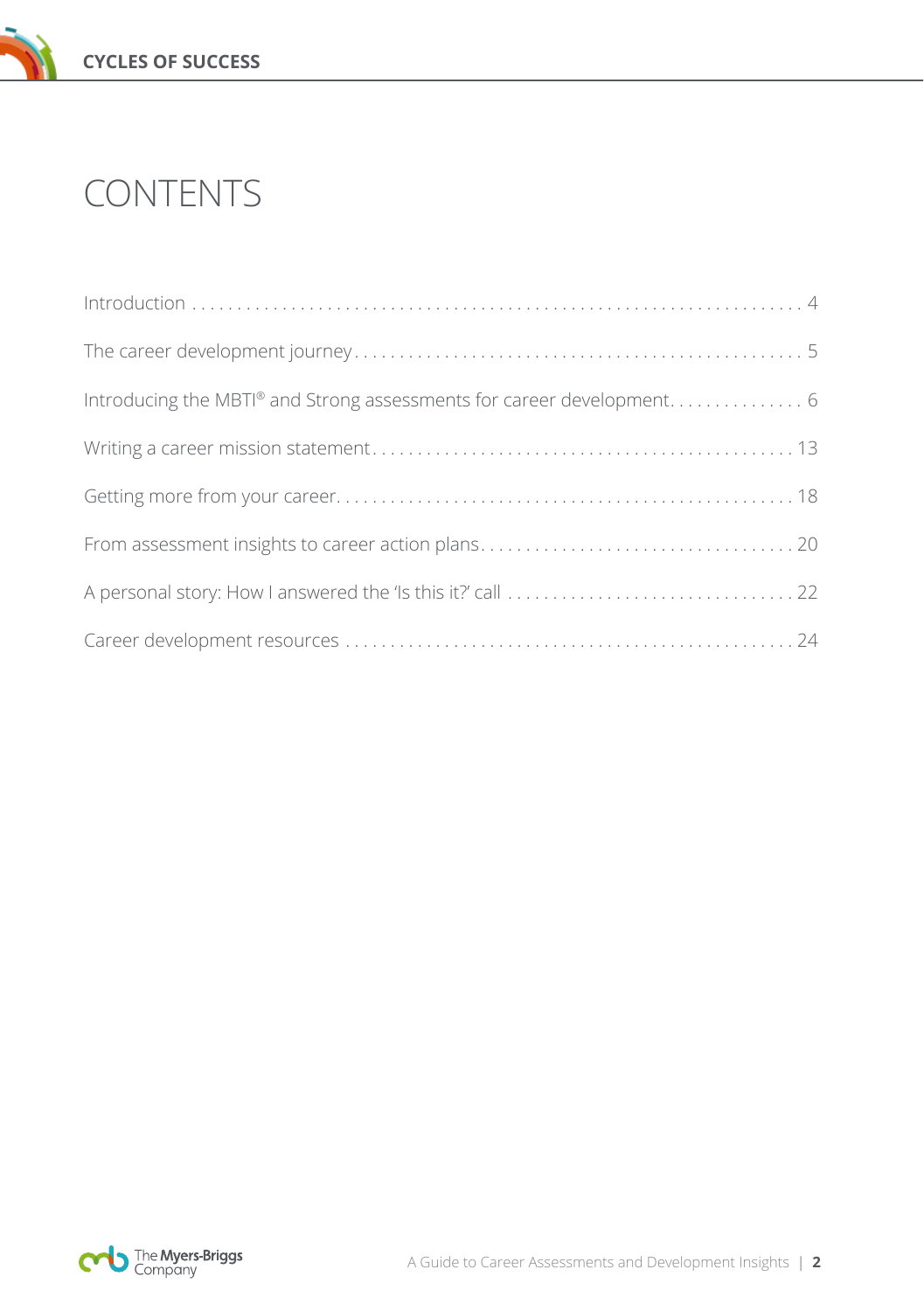

# **Cycles of Success**

Written by organizational trainer and career development coach Catherine Rains, this guide shows you how the MBTI® and Strong Interest Inventory® (Strong) assessments can help your clients—or you—to get on the right career pathway.

Whether starting out on a career or looking for a change, it doesn't matter. The aim is to give people the best chance of finding career fulfilment.

## **What you'll need**

To get the most from these pages, it helps to be familiar with the MBTI and Strong assessments.

But if you're not, don't worry. Read the guide for the big ideas, then explore the assessments. We use a real case study to demonstrate the process and bring it to life.

The stories will inspire you to find out more about personality type and how it helps with career choices.

Good luck!

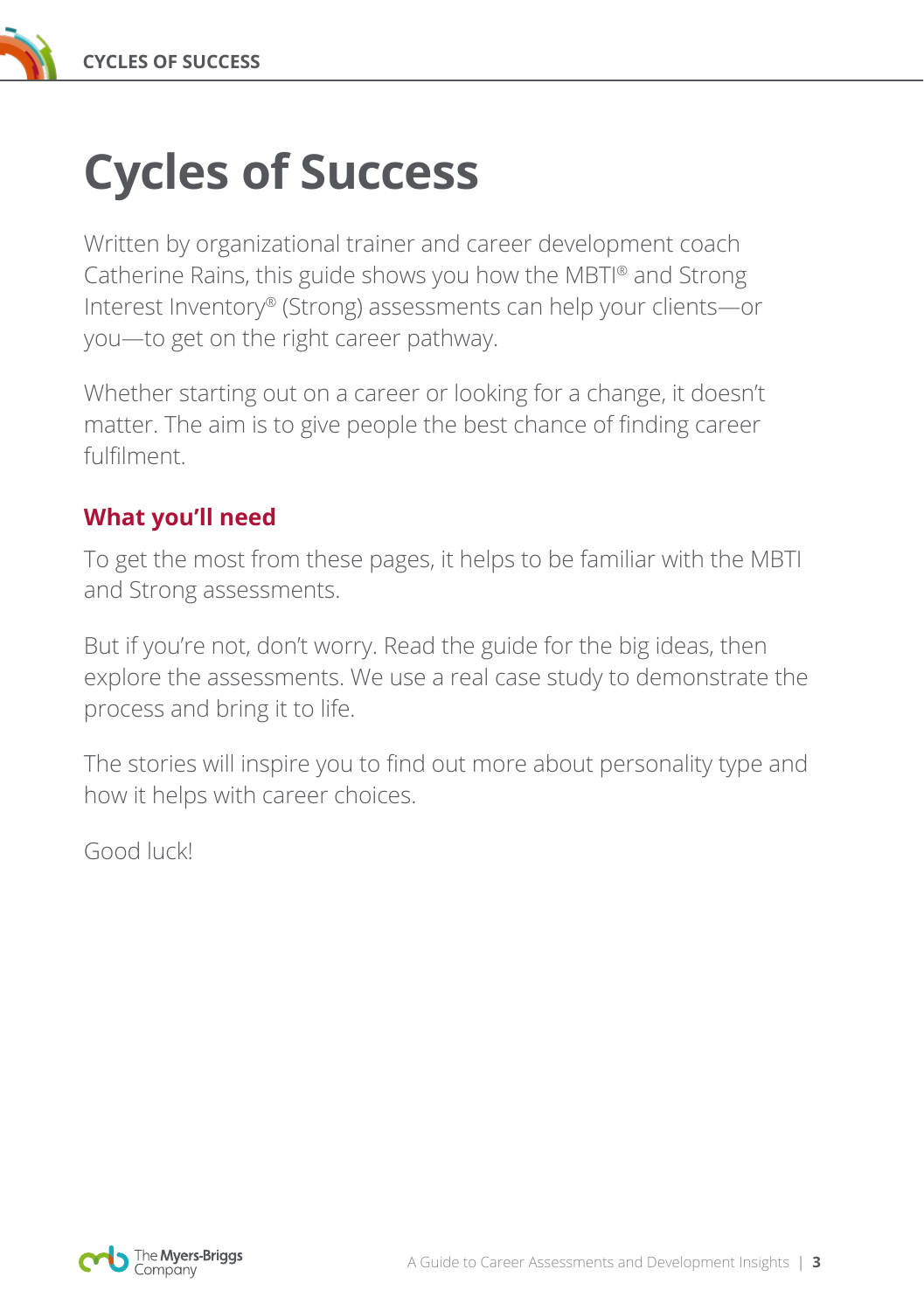

*A common misconception is that career development stops when you finish school and set out on your career path.* 

*But this just isn't true.*

# Introduction

To get ahead and thrive, we must constantly find ways to grow and further develop ourselves. Some of us are fortunate enough to work in our dream job, while others feel "stuck" in their job but need to pay the bills to support themselves or their family. Still others are ready to make a move but just aren't sure how to take that first step.

You may also be lucky enough to have the support of your manager and/or an HR department that sees the value in talent management.

Many companies know that helping their employees grow increases the likelihood that they'll become more loyal and motivated to stay at the company while performing at their best and, in turn, save the company thousands of dollars in hiring costs.

However, many companies, especially start-ups, simply don't have the funds to allocate for employee development. It may not be a matter of caring about keeping employees but simply a budgetary constraint.

If you love what you do but don't feel like your company is providing you with the resources to grow, it may be time to take matters into your own hands.

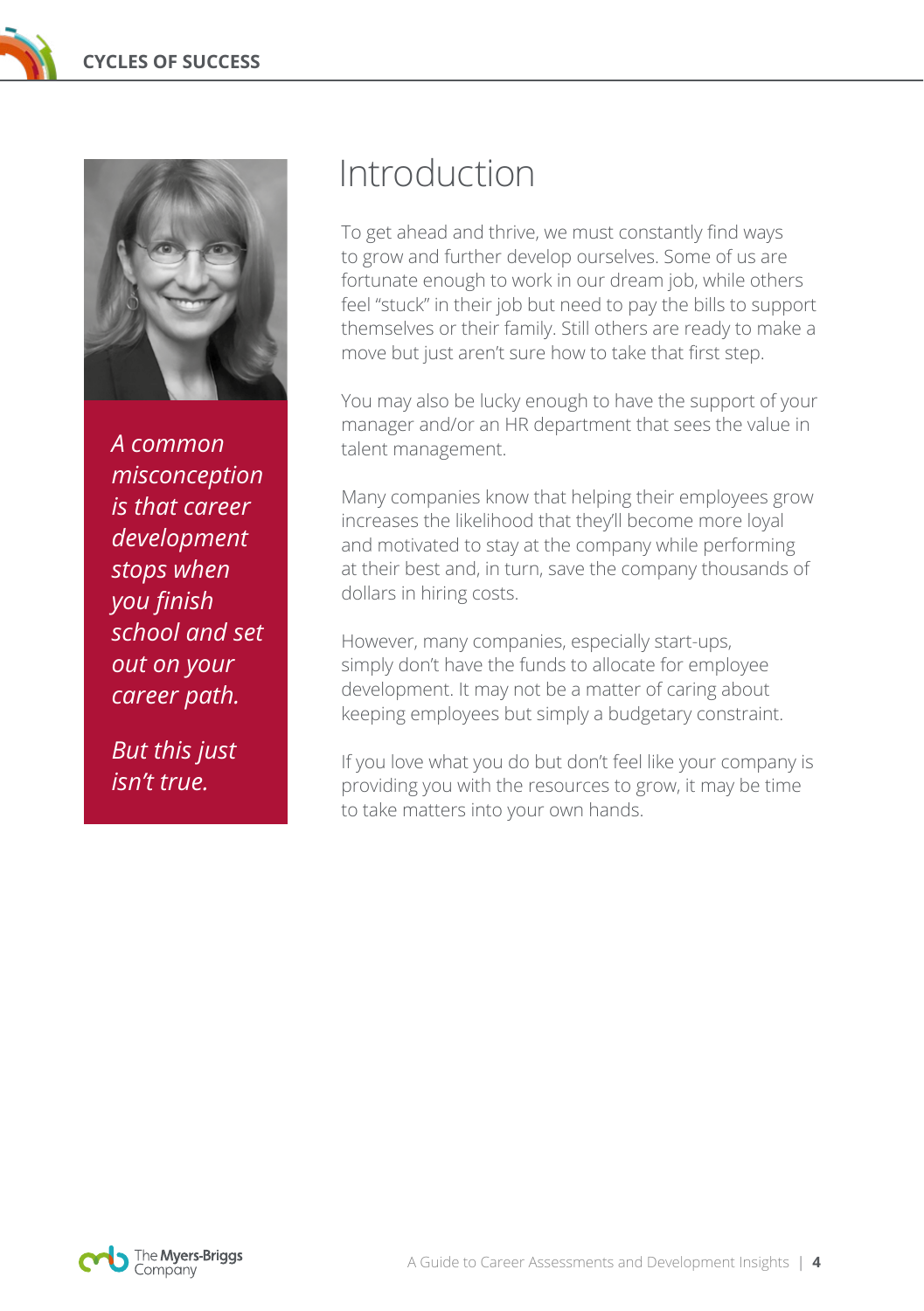

In this guide, you'll learn how you can support your employees through the process of enhancing, expanding, and/or changing careers, which will carry over to improve your talent management initiatives.

This includes how to support yourself when your company doesn't offer the resources you need to further develop your skills and expertise in your role (or to move beyond it).

My expertise lies in showing you how to use your results from the Myers-Briggs Type Indicator® (MBTI®) and Strong Interest Inventory® assessments to do just that.

In addition, Priscilla Gardea, Senior Admissions Counselor at Adams State University, will be our real-life example of how this career development process looks from a personal perspective.

You'll see Priscilla's name appear as we use her MBTI and Strong results to guide her through the career development process. She'll be sharing her reactions and discoveries with us along the way.



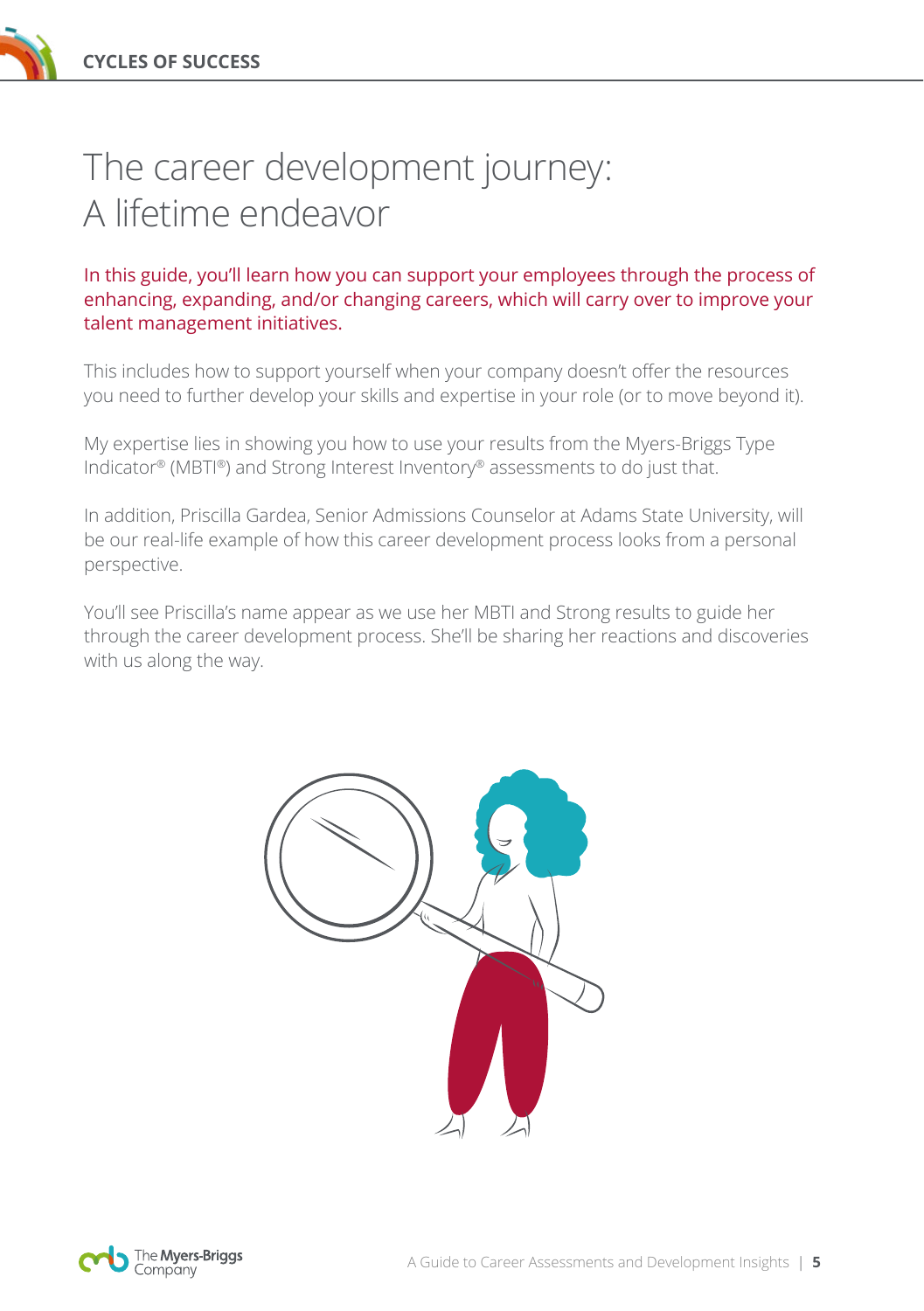# Introducing the MBTI® and Strong assessments for career development

Let's start by introducing Priscilla.

Aged 30, Priscilla has been happily employed as a college admissions counselor for the past five years. Although she absolutely loves what she does for a living and the positive impact she makes working with students, she says it's very unusual to be in this type of job for longer than five years. She is beginning the process of planning her next career move.

Priscilla would like to advance within her current university but there are no positions in her area of expertise. So, to move up within the admissions field would most likely mean a move to another university and a new city.

Priscilla is considering all her options, including the possibility of getting her PhD, which would make her eligible for a wider range of college careers. However, this could result in her having to leave her current residence, which she'd prefer not to do as she is part of an established community.

So here is where we begin our journey guiding Priscilla through the career development process.



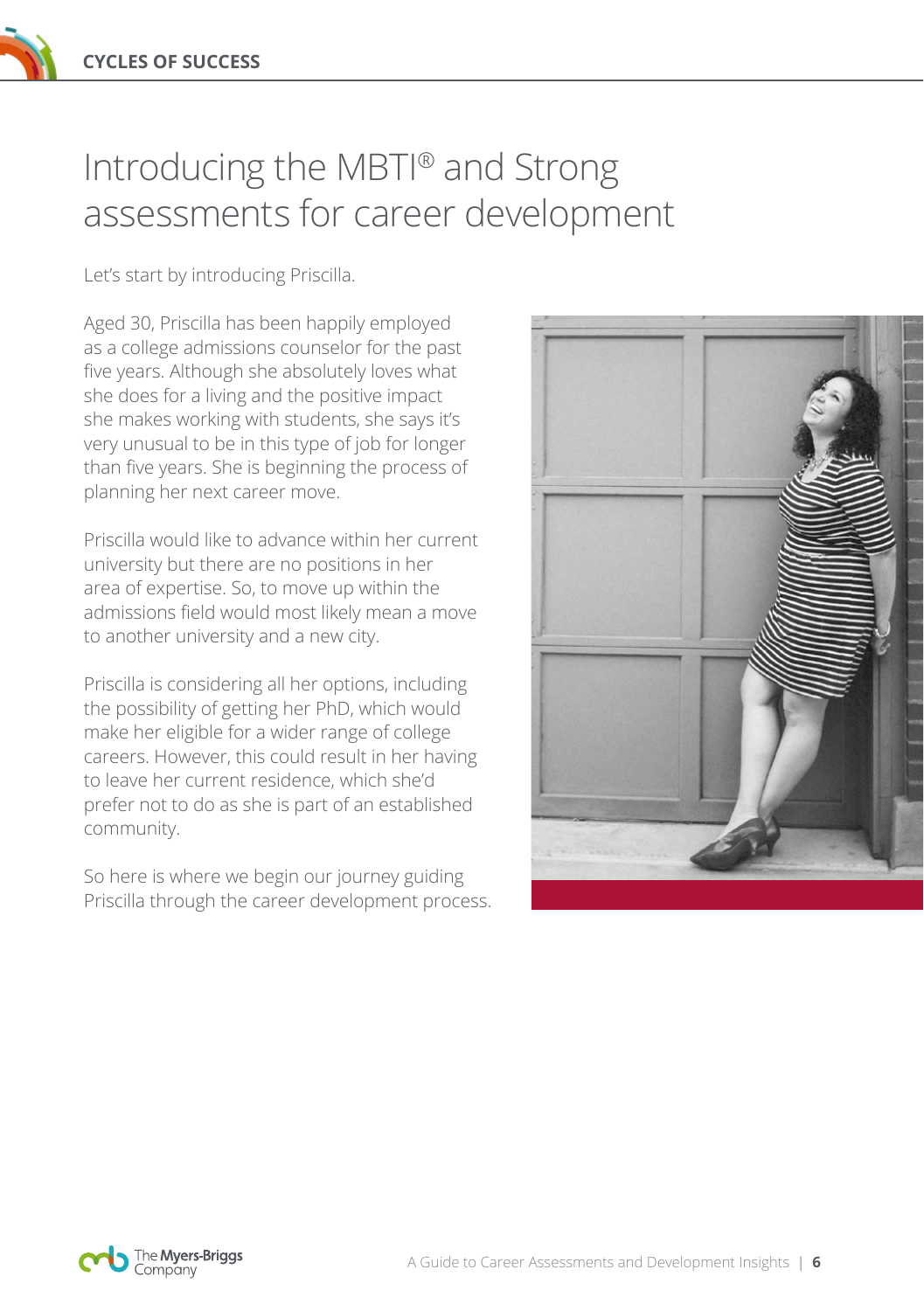

## **Getting started**

The first step in working with Priscilla was to administer both the MBTI® and Strong Interest Inventory® assessments. This is so we had a comprehensive picture of both her personality and interests in terms of how they relate to potential career choices.

### **MBTI® and Strong results**

With the MBTI assessment, Priscilla verified clear preferences for ENFP.

Her Strong assessment results revealed interests in the **Artistic**, **Social**, and **Enterprising** Themes (in that order).

ENFPs and ASEs (Artistic, Social, Enterprising) have a lot of overlap in terms of the types of careers they are interested in, which helped her begin to focus on the types of fields that most intrigued her.

### **Need an MBTI® or Strong refresher?**

If you can't remember what ENFP stands for, get a short **[MBTI refresher](https://www.youtube.com/watch?v=eRDGBrPofQ8)** and **[extra information](https://au.themyersbriggs.com/overview/Myers-Briggs-Type-Indicator-1)**.

If you're not familiar with the Strong assessment, use this **[video](https://www.youtube.com/watch?v=scgqCyxe1QY)** and **[webinar](https://www.themyersbriggs.com/en-US/Resources/Build-the-Workforce-of-Tomorrow-with-the-SuperStrong-Assessment)** to catch up.

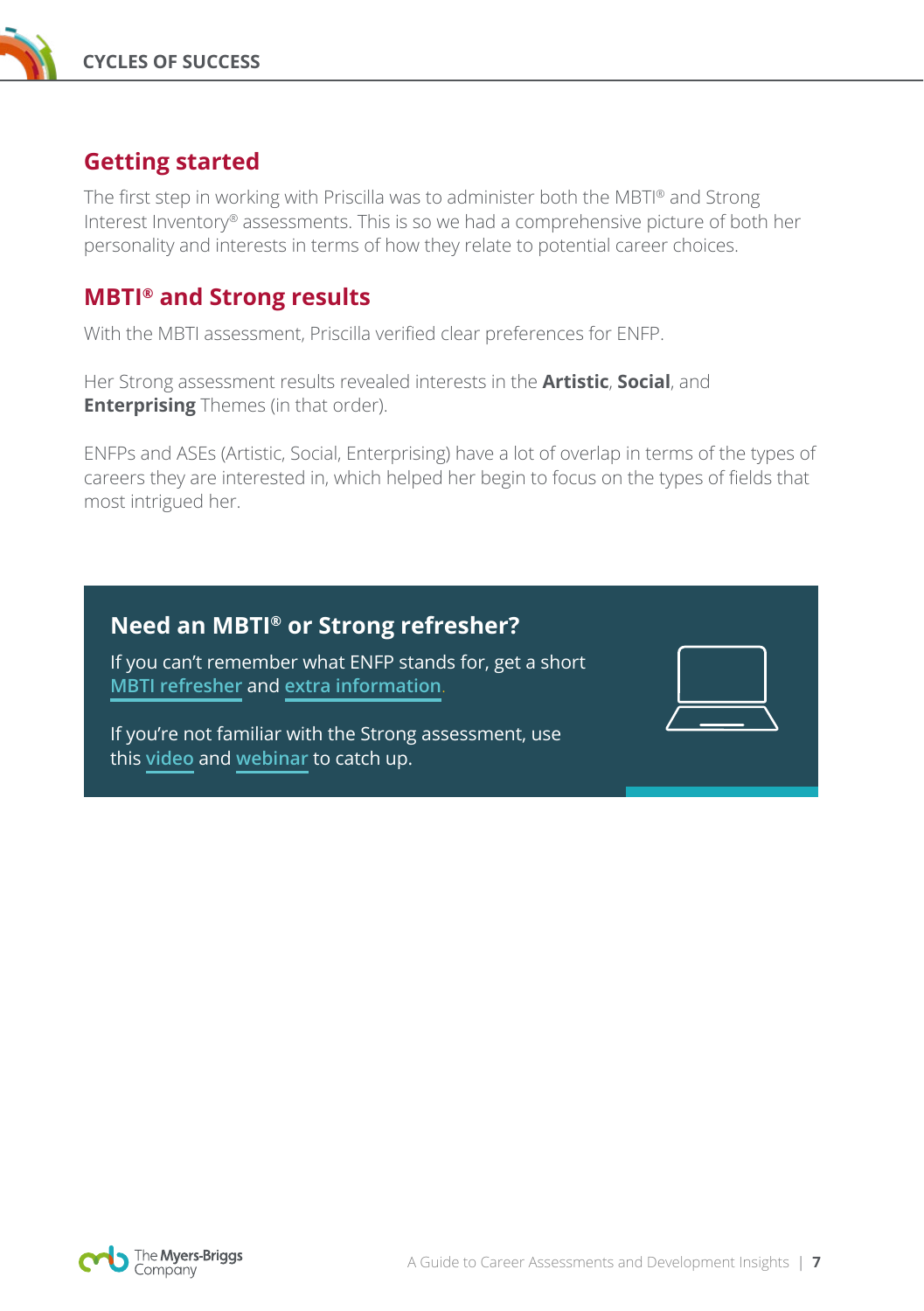

# Priscilla's Strong Profile

During our initial session, in which I interpreted Priscilla's Strong Profile, we reviewed potential patterns emerging from her highest Basic Interest Scales (BISs) and Occupational Scales (OSs).

### **Basic Interest Scales (BIS)**

On the BISs, her highest scores were on the following scales (also known as career fields or functional tasks):

- **-** Culinary Arts
- **-** Counseling & Helping
- **-** Human Resources & Training

These were followed by Performing Arts and Office Management (here's a link to a **[sample Strong report\)](https://au.themyersbriggs.com/sample-reports.aspx)**.

Since BISs reflect both vocational and avocational interests, the first step was to sort out which of these fell into each category.

Beginning with Culinary Arts, I first asked her to tell me about that score and where she thought it might have come from.

#### **Finding where Basic Interests come from**

Since people's interests are learned from their environment, most people can identify the origin of a high-scoring BIS.

Priscilla was quick to explain how she is into "food culture" and loves to learn about food and cooking. When clients don't know how to readily respond to this inquiry, I usually ask how this interest is currently expressed in their life. If it's not something they engage in on a regular basis, how could they incorporate more of it into their life?

As stated, Priscilla is very enthusiastic when talking about food/cooking. But when I asked her a third question—Is this a vocational or a personal interest?—she was very clear that this was a hobby and that she had no interest in pursuing Culinary Arts professionally.

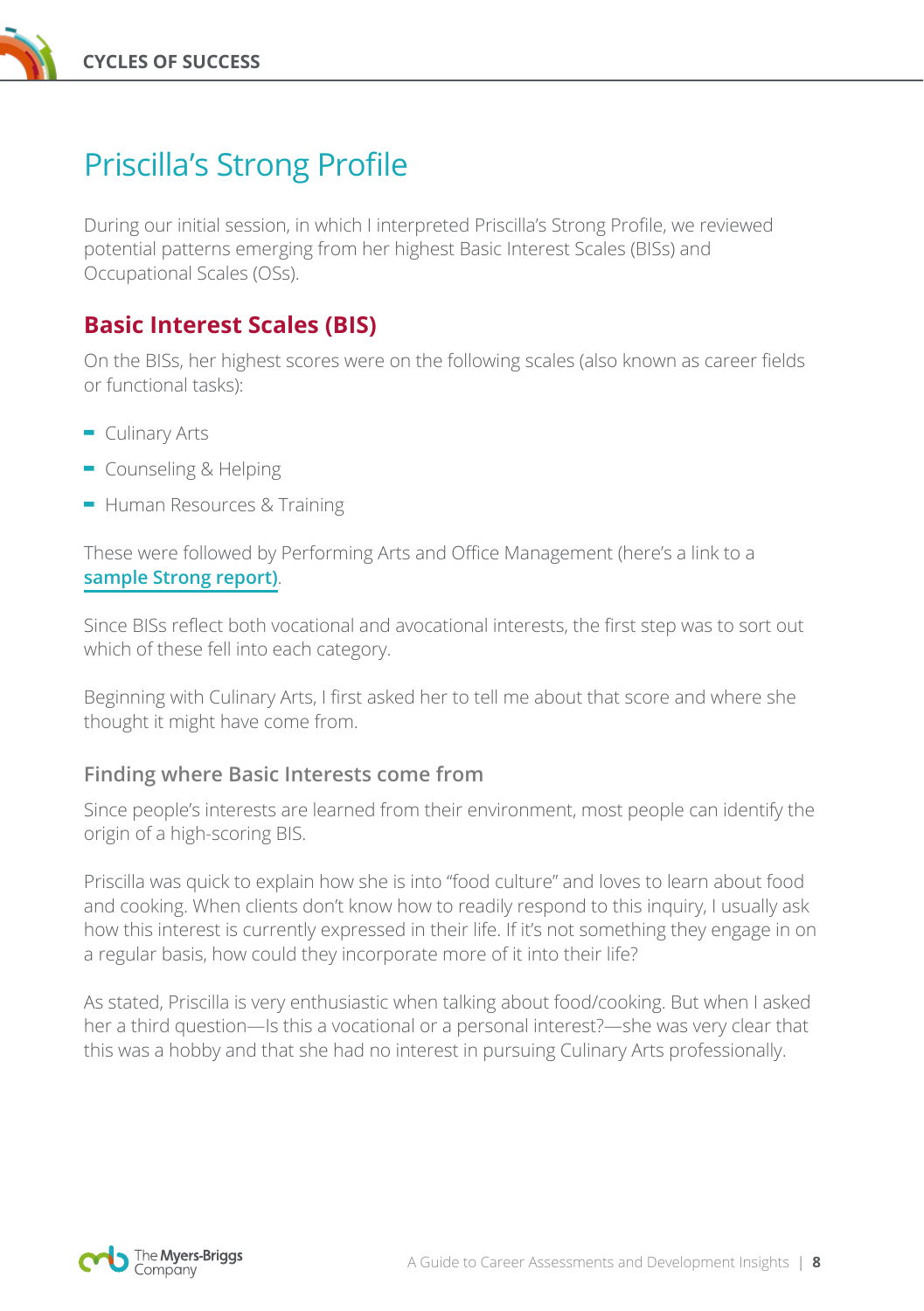**CYCLES OF SUCCESS**

Then I started the process again on her other top BISs, using the same line of inquiry. She revealed that:

- **- Counseling & Helping** reflects what she currently does for a living, and she still loves this component of her work.
- **- Human Resources & Training** was also intriguing to her, but since she had never had a job in this field, she did not yet have the confidence to pursue this area.
- **- Performing Arts** certainly plays a part in her current job, and again is something she really enjoys.

#### **Applying Basic Interest Scale Results from the Strong Assessment**

What are your (or your client's) three highest ranking BIS scales?

For each of the highest-ranking BISs, ask:

- **1.** Why do you think you scored so high on this scale?
- **2.** Where do you think this interest came from?
- **3.** Is this a vocational interest (a possible career) or a personal interest (not a possible career)?

#### **Occupational Scales**

Next, we reviewed Priscilla's highest-scoring Occupational Scales. These show how she responded to the items compared with other people who work in each occupation.

The job titles that initially piqued her interest included:

- **-** Career Counselor
- **-** University Administrator
- **-** Human Resources Specialist
- **-** Community Service Director

Rather than focus solely on the very highest-scoring occupations, however, I asked Priscilla to look at all occupations in the top two-thirds of her list.

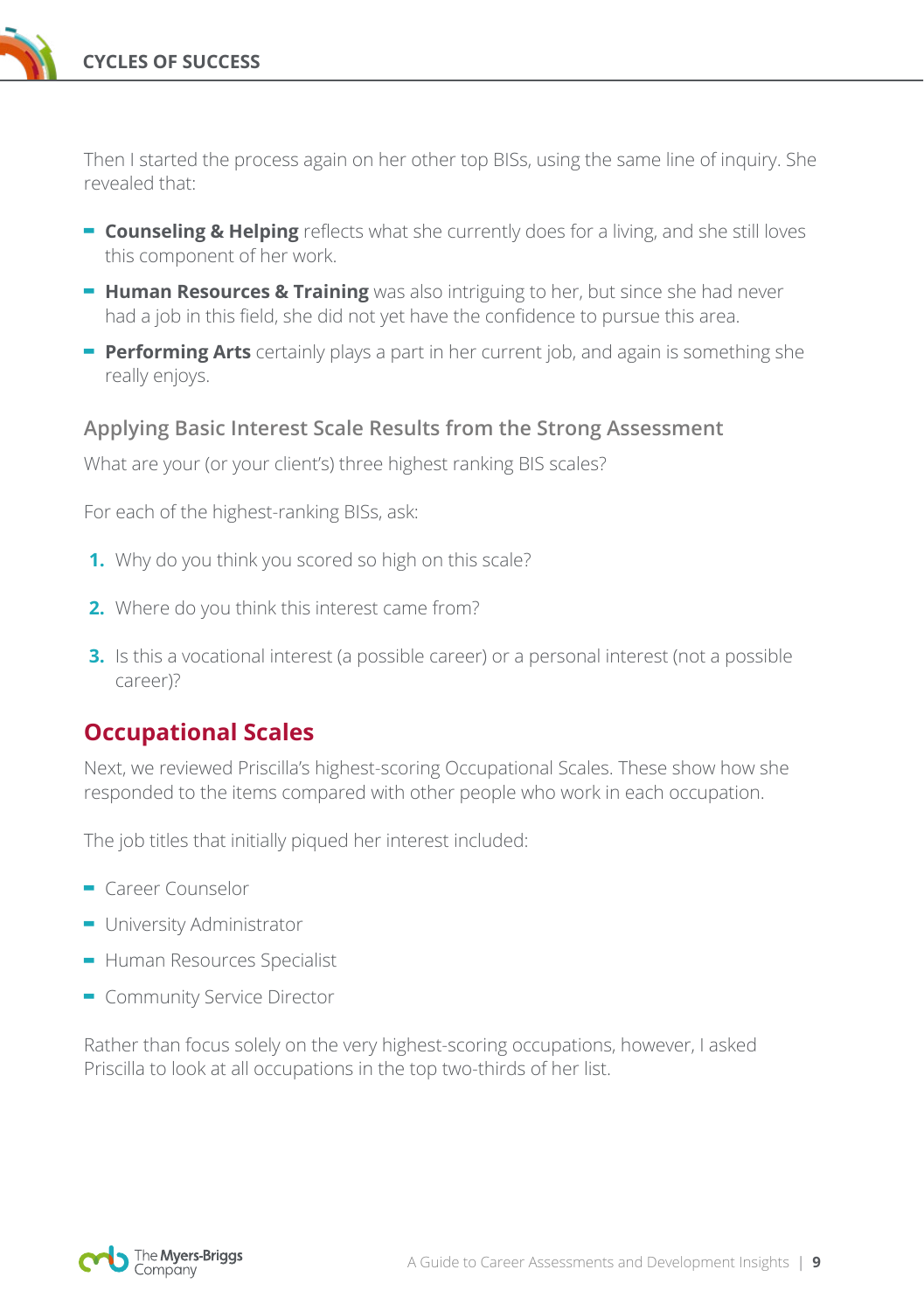

#### **What the OS scales show**

Applying Occupational Scale Results from the Strong Assessment OS scores indicate that a person answered in a similar way to people who have already chosen certain occupations. This includes positive and negative responses.

The person could have a lot in common with people who've already chosen those occupations. They might like those kinds of work environments.

Seeing as Priscilla answered similarly to people who had already chosen these occupations, in both positive and negative responses, she could have a lot in common with them. Therefore, she might also like those environments.

#### **Homework for you/your client:**

- **-** Look at the **pattern of the highest BISs**. See what the pattern says about the types of career fields and tasks you most enjoy.
- **-** Examine the **OSs where you scored above 40**. Describe the kinds of patterns you notice and what types of work environments they suggest you might prefer.
- **-** Explore what your **highest BISs and OSs together** could indicate about the types of career fields and work environments you're most interested in.

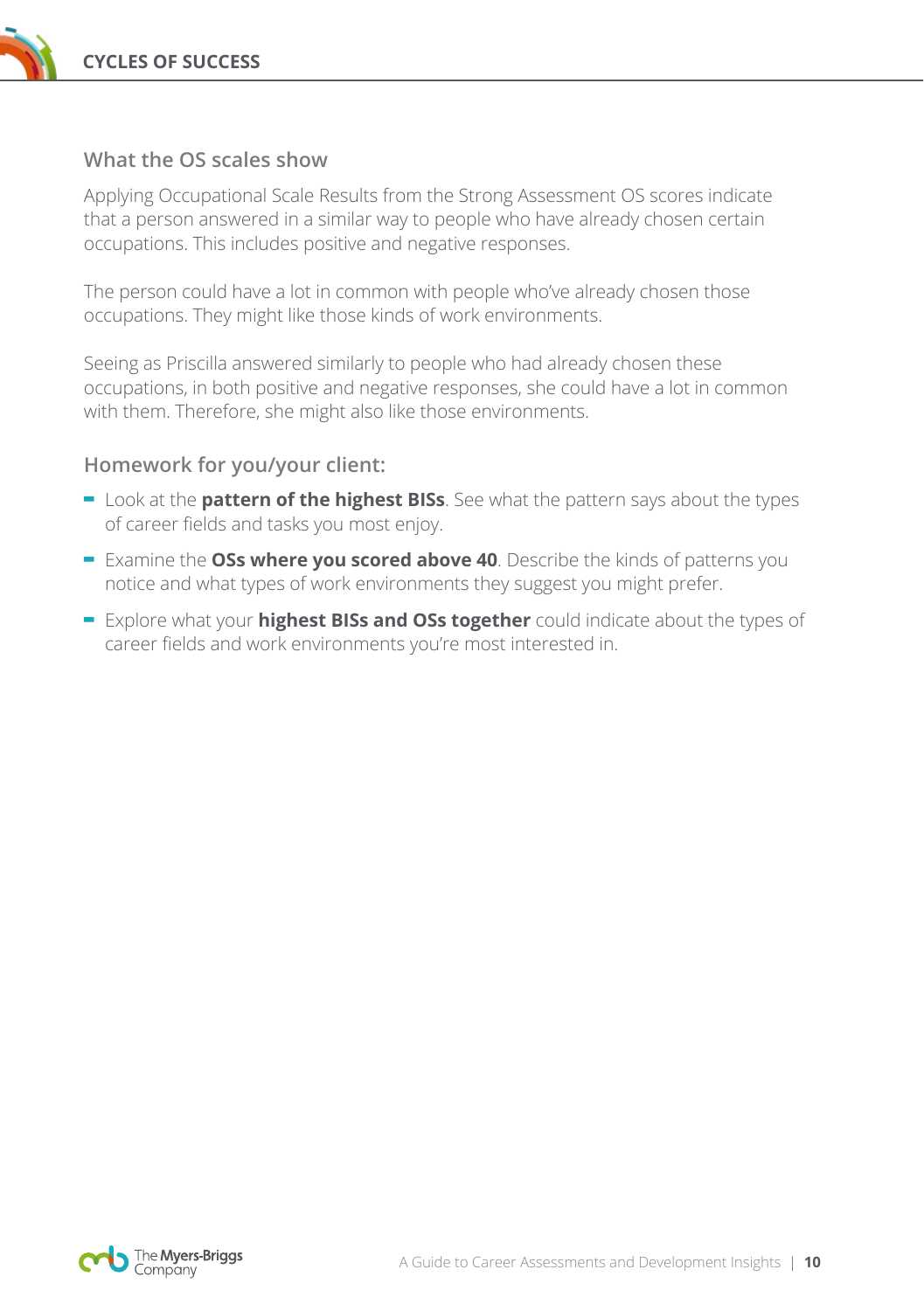

# Priscilla's perspective

"As I neared college graduation, a mentor brought up the option of going into the field of higher education. I was actively involved as a student leader, so it instantly clicked and felt like a perfect fit.



"Since then, it's been the career choice that punctuated my undergraduate education, led me through my graduate degree, and has given me five years of job satisfaction.

"With the Strong being such a prominent tool for career planning, and my being in a job that I already loved so much, I wasn't quite sure what to expect. When I first saw my Strong results, most of them were not a surprise, but a few of them seemed to come out of left field. Here are my top four of five interest areas as indicated by my results on the Strong Basic Interest Scales:

- **-** Culinary Arts
- **-** Counseling & Helping
- **-** Human Resources & Training
- **-** Performing Arts

"Counseling & Helping and Human Resources & Training came as no surprise at all, since these areas basically comprise my current role.

"For a split second, Culinary Arts shocked me, but then it made complete sense. Over the past two years, I've learned a lot about food culture, which has led to all sorts of discoveries. Through that journey, I've adopted a largely local, organic, and plantbased diet; learned how to cook; learned more about our food systems; joined a CSA (community shared agriculture) chapter, and integrated those ideas into other parts of my life.

"While it is a very exciting and joyful part of my life, it's not one that I want to turn into a career. I can definitely get my food culture fix through my personal life, rather than my professional life."

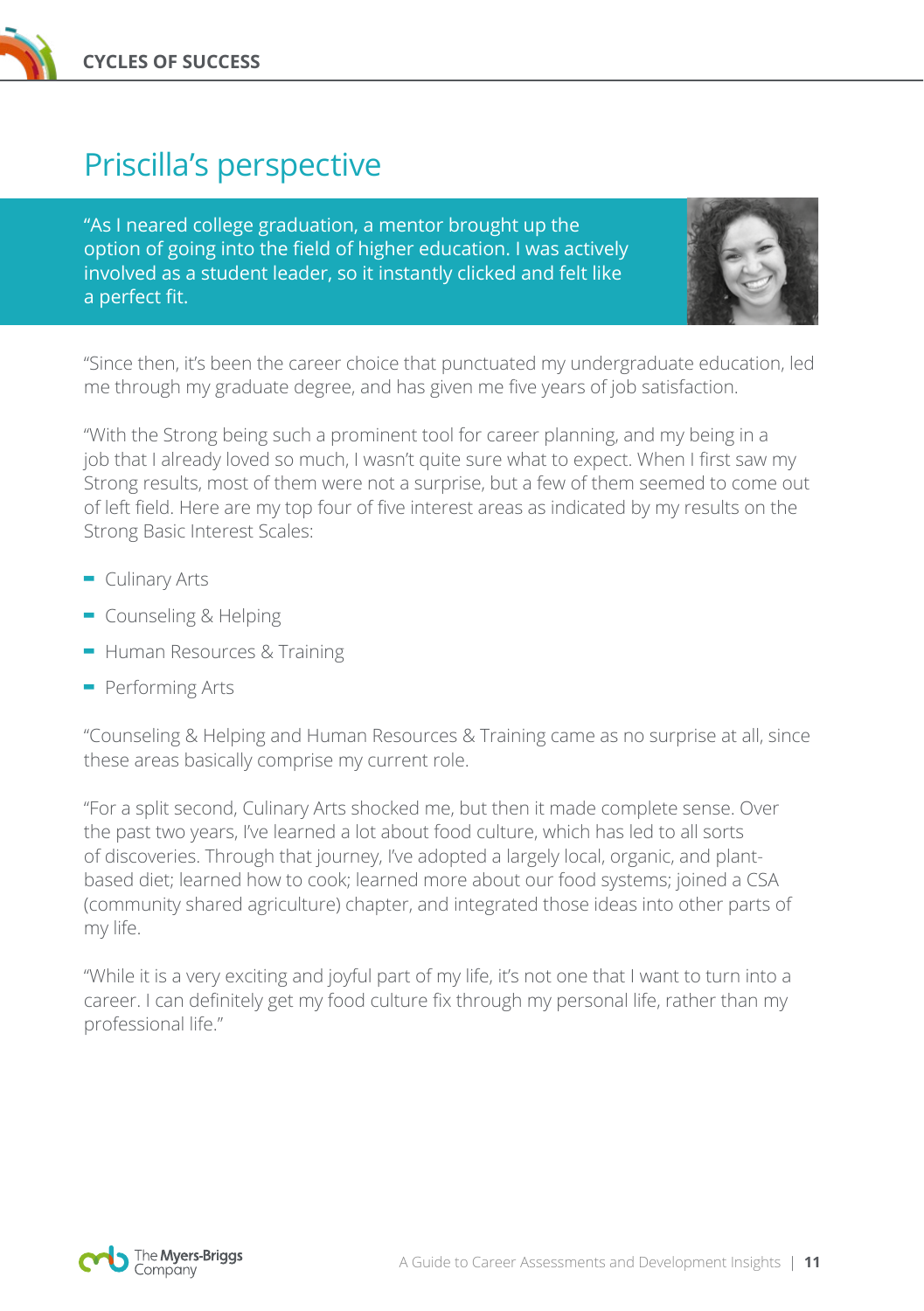"Performing Arts is another one that initially threw me for a loop. I've never considered myself to be a performer. I have always had a strong appreciation for the arts but didn't think I was inclined to perform them myself.

"But Catherine, who was helping me understand my assessment results, asked just the right questions to bring this interest into a different and clearer light for me.

"I thought about a few instances in college that allowed me to grow my confidence and skills through various class presentations. Then, as an admissions counselor, talking to groups of students, families, and counselors. Sometimes, I am scheduled for a high school presentation and I don't know if it will be to a group of five students or a hundred."



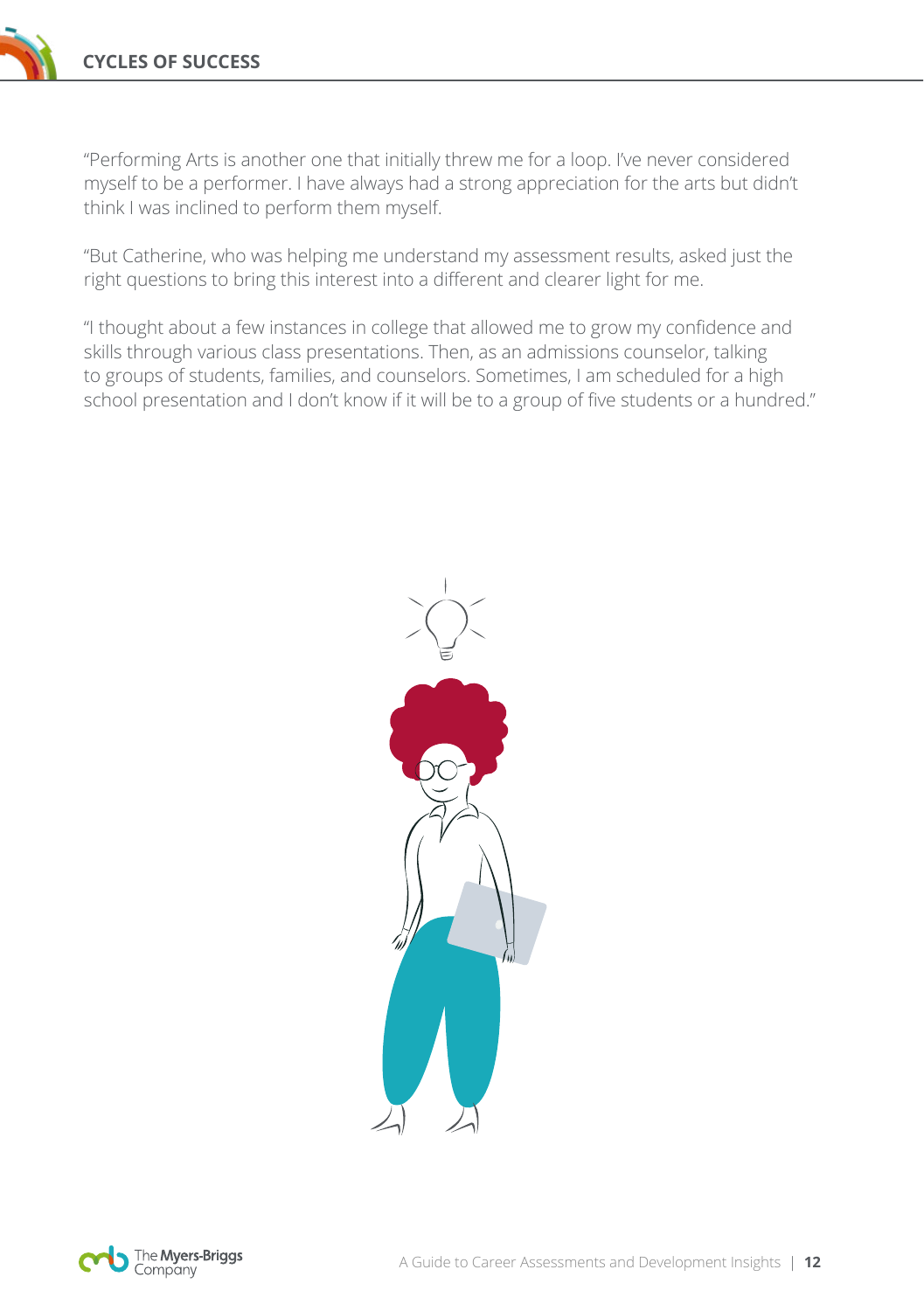

# Writing a career mission statement in 3 steps

A career mission statement can be an extremely helpful tool for determining the best and most fulfilling direction for your career.

There are many methods of writing a career mission statement. The one below specifically incorporates MBTI® and Strong results. It has three steps.



### **Step 1**

The middle two letters of your four-letter MBTI type describe what you most value. They represent the core of who you are.

Check the two-letter combination below that matches your MBTI preferences and **circle the description beside it.**

| ST                                                                                                | SF                                                                                         |
|---------------------------------------------------------------------------------------------------|--------------------------------------------------------------------------------------------|
| Getting it right, accuracy, precision,<br>efficiency, pragmatic use of details                    | Providing practical service to others,<br>making people's lives better in<br>concrete ways |
| NF                                                                                                | NT                                                                                         |
| Making a meaningful difference in<br>people's lives, helping people to<br>fulfill their potential | Developing global systems,<br>mastering knowledge, high<br>standards of competence         |

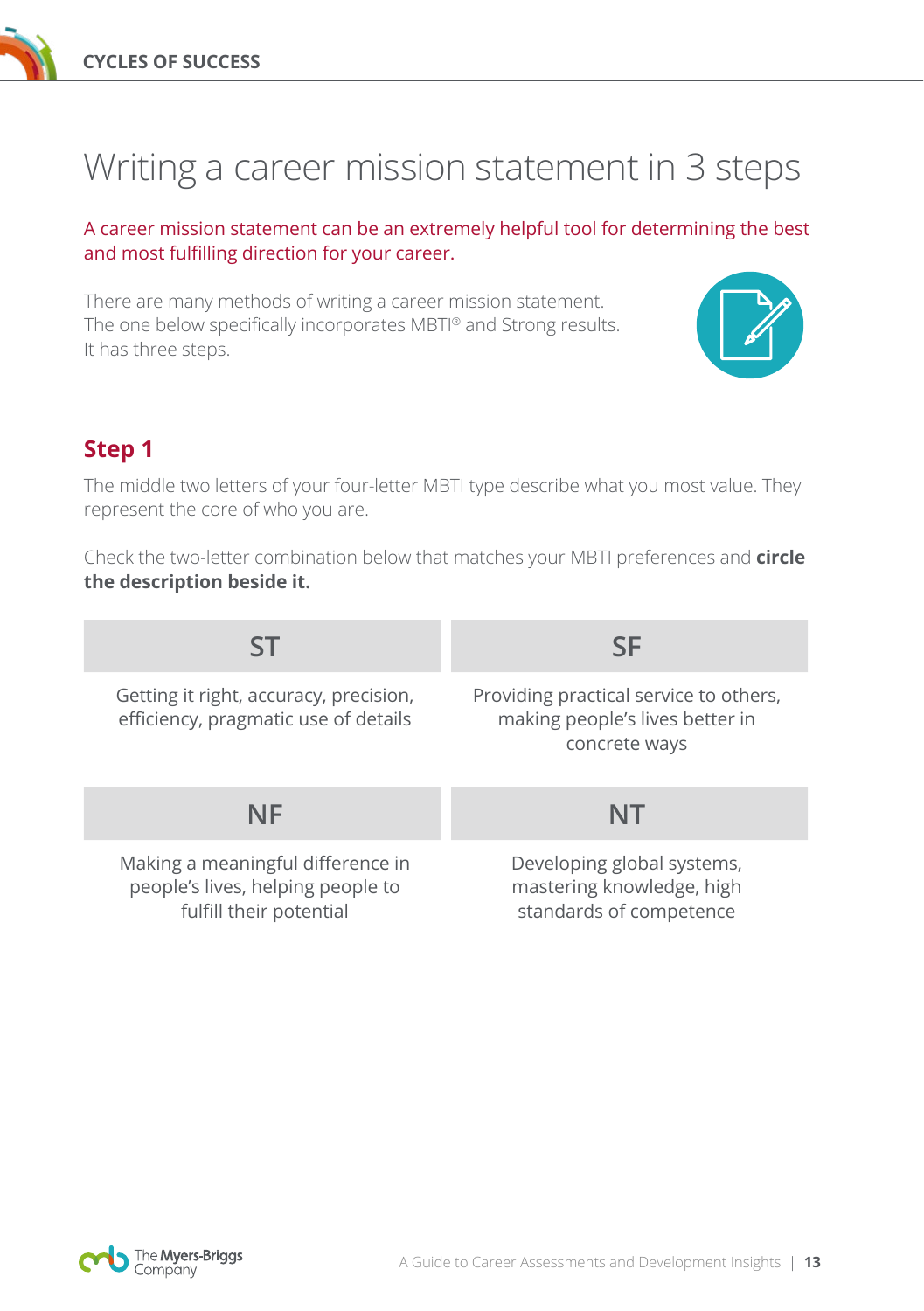

# **Step 2**

The Strong assessment features six General Occupational Themes (GOTs). They're the RIASEC themes listed below. They describe primary motivators or values that are important to you.

Check which themes come up on your Strong Profile. Then the **circle the statement beside each theme that appears on your profile.**

| <b>Realistic (R)</b>    | Using hands-on skills to produce<br>tangible results                                                 |
|-------------------------|------------------------------------------------------------------------------------------------------|
| Investigative (I)       | Analyzing information to probe<br>questions of intellectual curiosity                                |
| <b>Artistic (A)</b>     | Expressing yourself in the creation of<br>art or appreciation of beauty                              |
| <b>Social (S)</b>       | Helping others know, grow, change,<br>and get along for the betterment of<br>humanity                |
| Enterprising $(E)$      | Persuading others of the merits of an<br>idea or product; being dedicated to<br>organizational goals |
| <b>Conventional (C)</b> | Organizing information and bringing<br>order to data/things to make decisions                        |

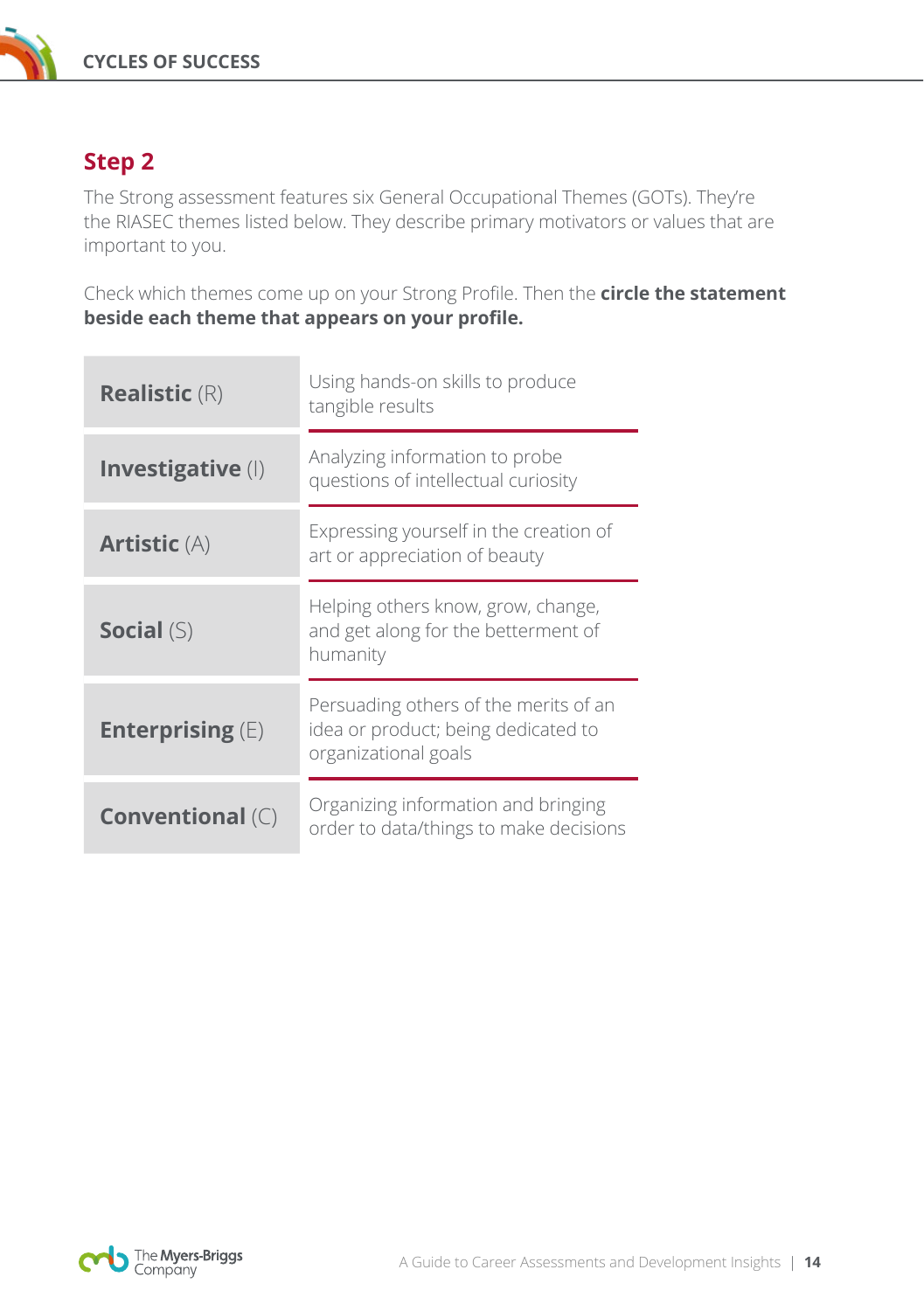

## **Step 3**

#### **Combine the statements you've circled above.**

Choose the one from your MBTI® preferences and one, two, or three from your Strong themes. Combine them into one sentence which answers these three questions:



#### **Note to practitioners**

The key to this exercise is giving your clients or students only a short amount of time. Give them around **5 minutes** to write their statement. You're looking for the first thing that comes to them.

#### **How to use this activity**

I've seen this exercise incorporated into many parts of the career counseling process, from beginning to end.

For instance, it can be used as a starting point for bringing together clients' or students' MBTI and Strong results. It reveals how their interests and personality fit together to describe where they want to focus their search and/or professional development.

Clients or students can also use the statement they create as a three-minute elevator speech when describing what they offer to potential employers. Or they can use it as a jumping-off point for writing their summary statement for their resume or for professional networking sites such as LinkedIn.

It can also be used as a tool to support freshmen and sophomores during the process of choosing a major.

#### **So many possibilities! How do you think you'll use it?**

- **-** Write a 3-minute elevator pitch
- **-** Write a statement for a resume or networking site
- **-** Choose a college major

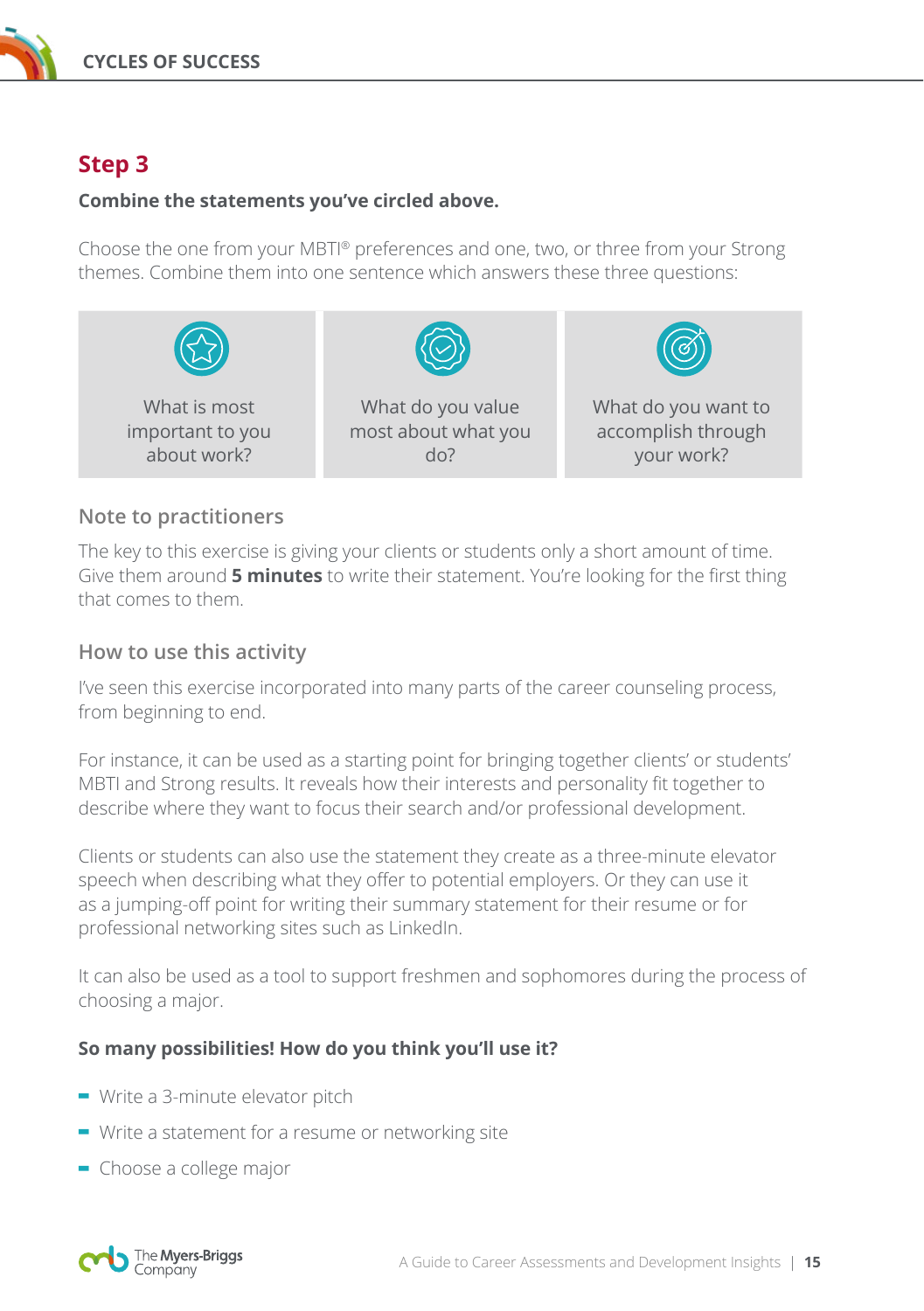

# Priscilla's career mission statement

"I started out by jotting down words that resonated and then— BOOM. The statement formed, and it was perfect. It makes me very happy. Here it is:

**I want to inspire and motivate people to grow, in an authentic and meaningful way, in order to build community and make the world a better place."**



When Priscilla and I met the following week, we talked about how this statement reflects her current occupation, as well as where she sees herself five years from now.

Not surprisingly, Priscilla's statement is an accurate description of what she does now in her current position as a college admissions counselor. We talked about how to use this statement moving forward as the guiding force to make sure that any new opportunities she considers also fulfill this primary motivation.

Overall, Priscilla said that although it was hard to get started writing her statement, it helped her realize that she has more clarity and focus than she originally thought.

As you would expect of someone with ENFP preferences, she is considering many options, but they are actually very focused: she wants to help/counsel, motivate, and inspire others.

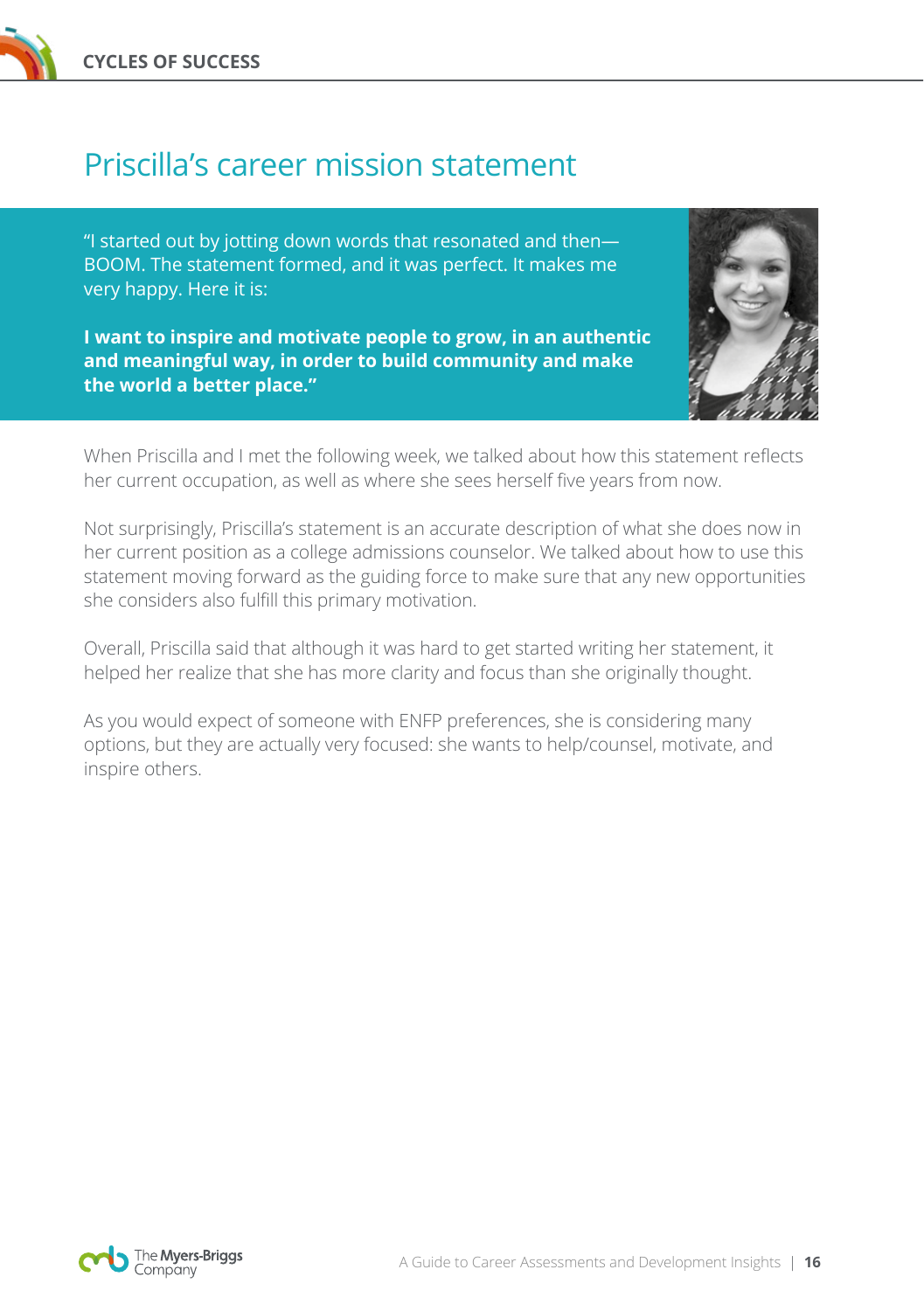

### **Follow-up questions for your career mission statement**

Does your career mission statement reflect what you're doing right now in your career?

What about in 5–10 years?

If not, how can you use this statement as guidance for your future career opportunities?

| Can you see any connections between:                         |                                                                                  |  |
|--------------------------------------------------------------|----------------------------------------------------------------------------------|--|
| Your MBTI® preferences and your<br>career mission statement? | Your Strong Interest Inventory®<br>profile and your career mission<br>statement? |  |
| Explain                                                      | Explain                                                                          |  |

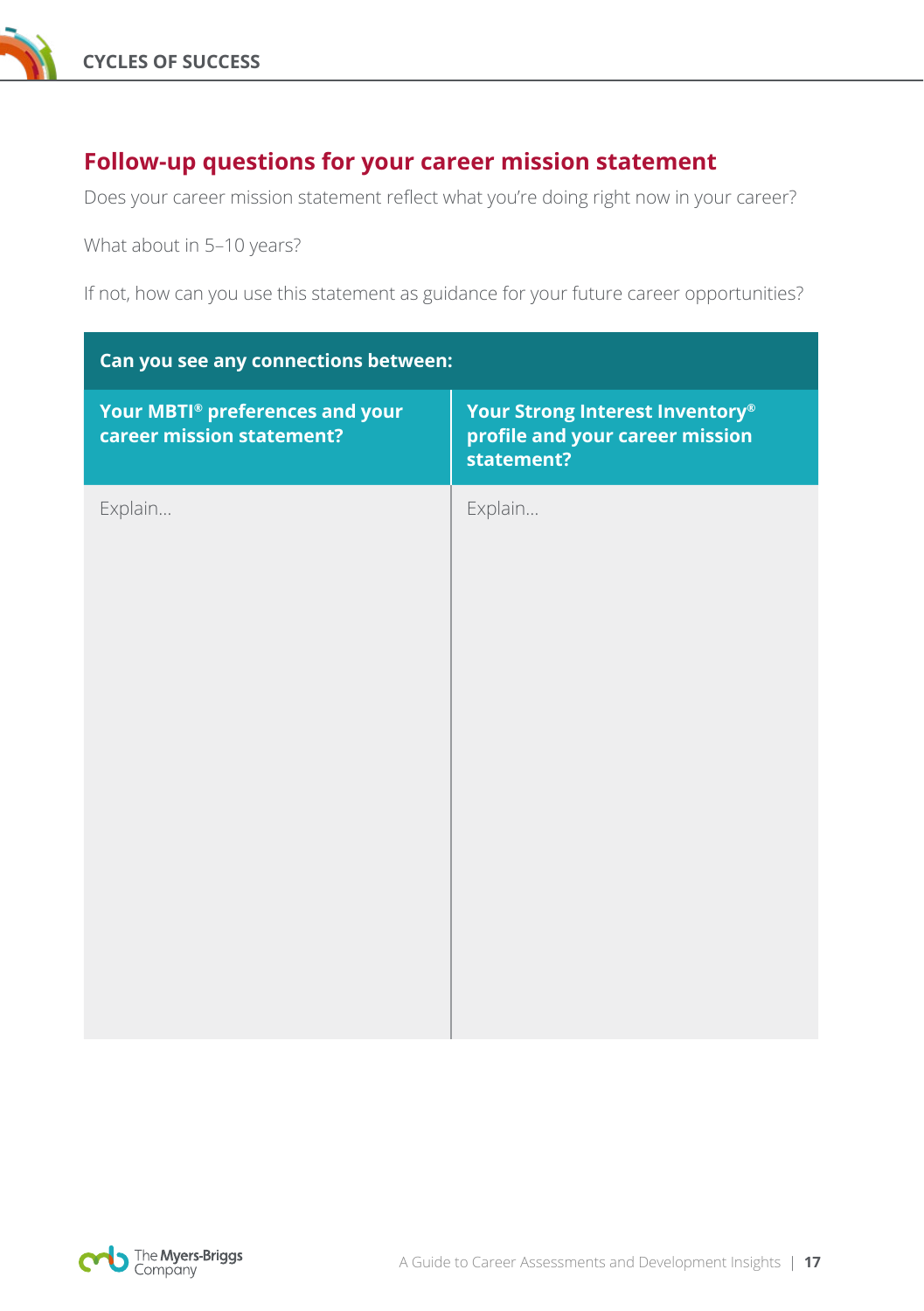# Getting more from your career

Ideally, we want to spend a lot of time doing activities that reflect the middle letters of our MBTI® type—ST, SF, NF, or NT.

As we said earlier, they define what is most important to us. They represent the core of who we are



# **MBTI® type and stages of life**

In the first half of life, assuming our middle two letters are affirmed by the outside world, we pursue careers and avocational interests that reflect them.

Then, even if we're extremely happy with our career and/or life, many of us start to long for something more—something undefined that seems to be missing.

In very simple terms, there are two basic strategies to pursue during this period of reflection. They can be done at the same time and repeatedly over a lifetime.

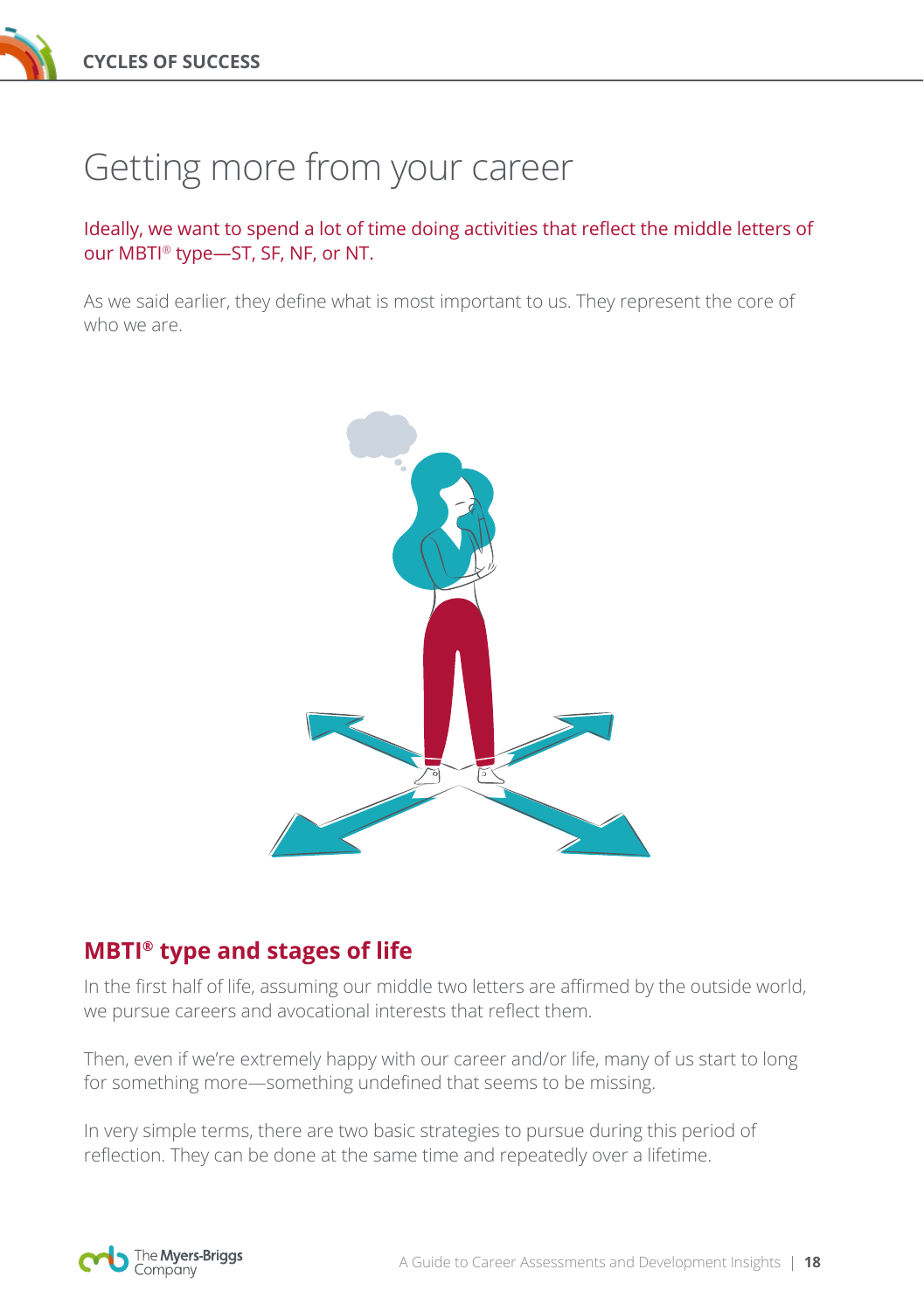

### **Strategy #1**

The first strategy relates to our preferred type. We need to look at:

- **-** What we need to do to be our best
- **-** What types of activities in our current role make us feel the most fulfilled or enable us to use the skills we deeply enjoy. How much of our day is spent in these types of activities? How can we add more of them?

These types of activities are usually reflected in the two middle letters of our type.

### **Strategy #2**

The second strategy is to explore the parts of ourselves in which we haven't spent nearly as much time—**the opposites of our middle letters**.

For example, if your middle letters are S and T, you will explore their opposites, N and F.

According to Jung, our preferences represent those things that come most easily and naturally to us, but it's not all of who we are. To become whole, we need to develop all eight preferences, especially the 'middle' preference pairs: Sensing, Intuition, Thinking, and Feeling.

We need to know when it's appropriate to use each.

Therefore, when we start to get the "What else is there?" bug, many times it's a call to look at the parts that need development. And they are usually reflected in the opposites of our two middle letters.

How can you add activities, either in your career or avocational life, that help you develop the other side of you?

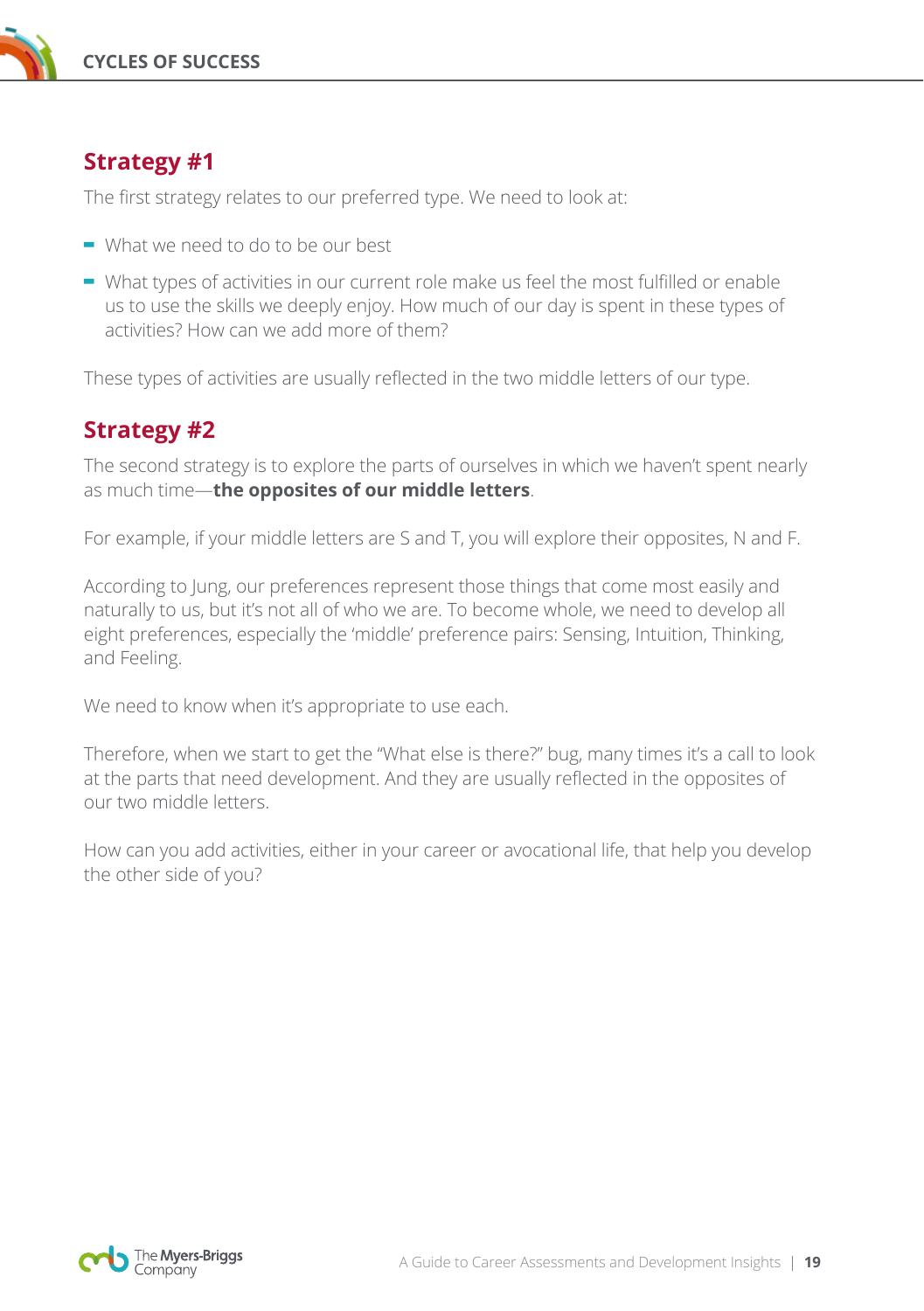

# From assessment insights to career action plans

Since my last session with Priscilla, she's been busy exploring the four options we discussed. They were:

- **- Moving up within her current profession** as an admissions counselor at her current university
- **- Becoming better connected professionally** in her community by joining the chamber of commerce and other organizations that would give her exposure to professionals in her target careers
- **- Conducting informational interviews** over coffee and/or lunch with people in her target careers
- **- Pursuing a PhD** in higher education administration

Since that time, Priscilla has gotten involved with her local chamber of commerce, helping with one of its annual festivals.

Although this activity hasn't yielded job offers, it is putting her in the position of knowing many types of people who could be in the position of guiding her next steps or introducing her to people who might be hiring down the road.

Since staying in her current area is a top priority for her, this is an excellent job search strategy, even though it's an indirect one.

# **Soul-searching and making a decision**

While still open to career options such as human resources, Priscilla has done some serious soul searching about the types of work she most enjoys. She has realized that working with students is on the top of her list.

The turning point in this realization was a recent experience at the graduation ceremony for one of her favorite students. Over 50 family members from around the country came to see this student graduate, as he was the first from this family to graduate.

Priscilla had been very close to the student during his years at the university, and the student and many of the family members told her how she had made a profound impact on this young man's life. Priscilla realized that higher education was a deep love for her, and she wasn't sure she really wanted to consider leaving it for another career path.

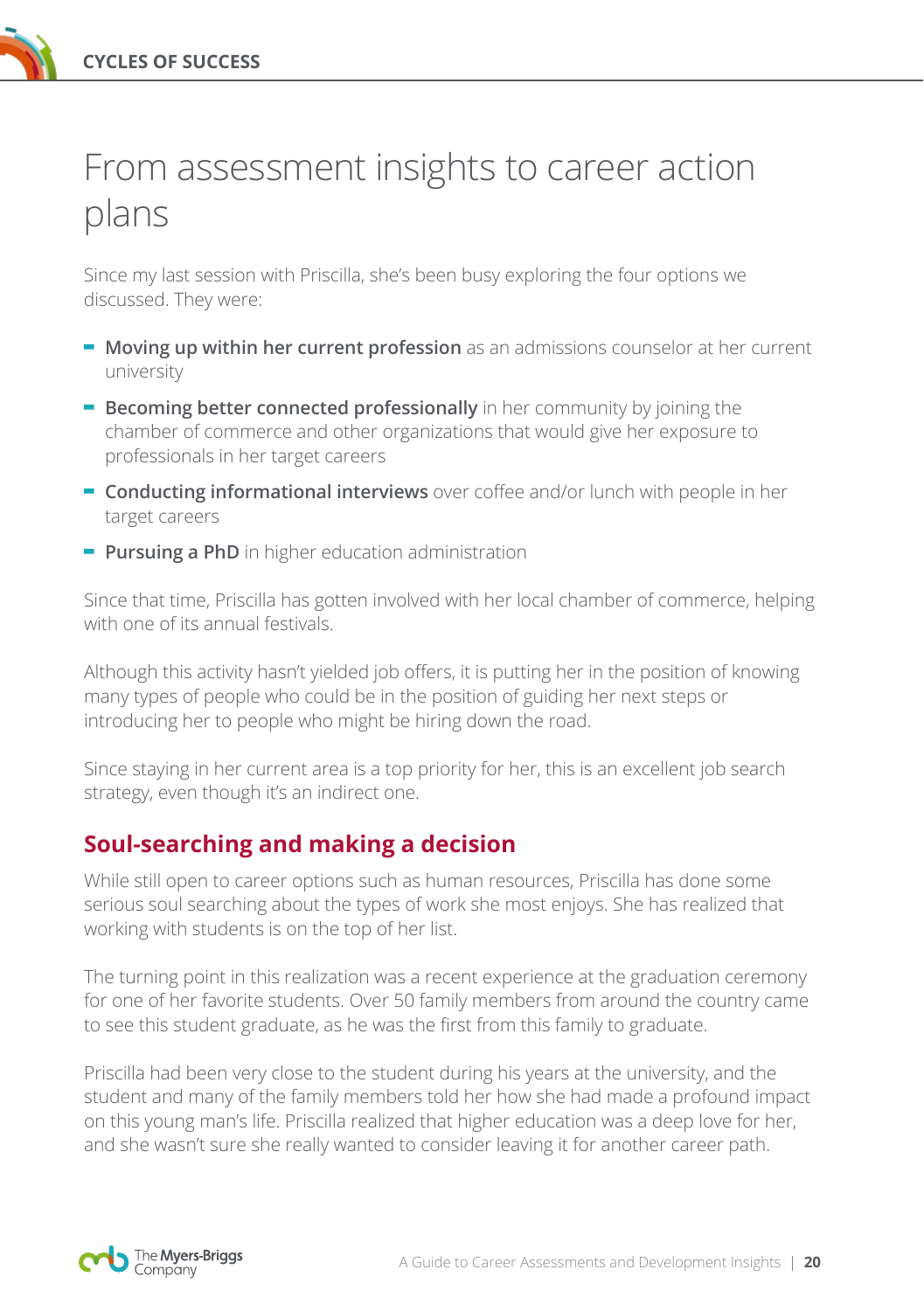

## **A new opportunity?**

Fast-forward to a couple of weeks later when Priscilla was socializing with a few of her friends.

One friend casually mentioned a job opening that would be perfect for Priscilla involving a program that supported at-risk, first-generation college students, increasing their chances of graduating. Priscilla immediately knew this was a job made for her and sprang to action. She sent her resume the next day and got invited for an on-site interview the following week. All looked very promising.

Alas, in the end she didn't get the job. But she did get valuable insight into what was really important to her about her next career move, reaffirming the career path she was already on—with a twist.

Priscilla is now even more interested in pursuing opportunities locally that directly affect the development of college students, which could include increasing responsibilities with her current employer.

### **Not always about changing direction**

Discovering the career path that best matches your interests, values, and personality doesn't always mean changing course.

Sometimes it's about reaffirming and re-energizing the path you're already on, as is the case for Priscilla. Although she didn't get the job she interviewed for, she got something even better—she got clarity around what she wants as the focus of her work.

No doubt, one day very soon she will be the one offered the job. Until then, Priscilla is living in "excited expectation," keeping her arms wide open for the next perfect job opening.

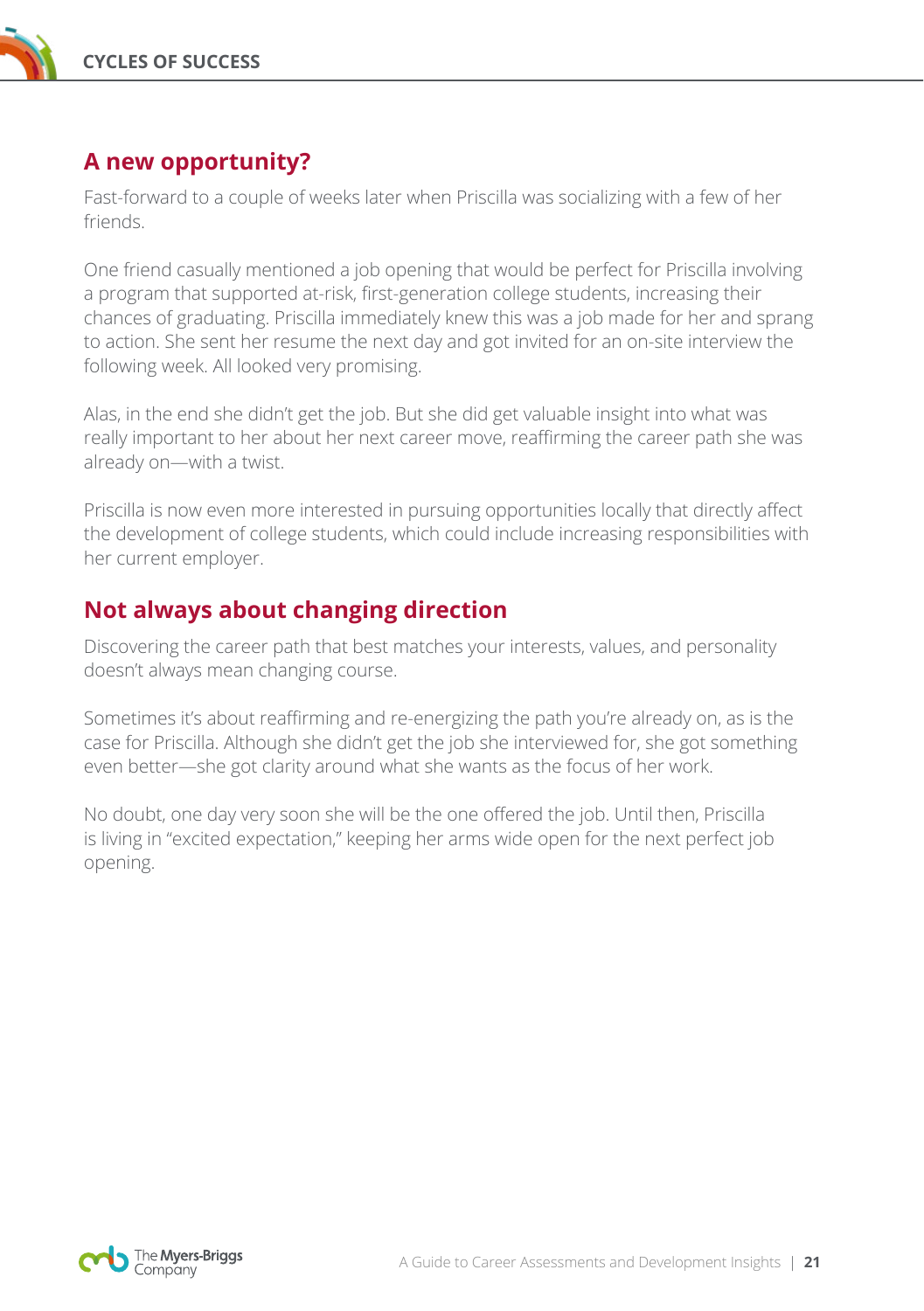# A personal story: How I answered the "Is this all there is?" call



In my mid-thirties, I was in a career that mostly matched the primary motivators of the middle letters of my MBTI® type: NF.

I had been a career counselor for the past decade and, at that moment, was managing a university career center that provided me with the opportunity to do what NF types love to do most—inspire, motivate, create, strategize, brainstorm, and envision.

But something still felt missing.

# **Finding what's missing**

Not realizing my answer was hidden in personality type, I did a classic career development exercise where I listed everything I loved to do as a child without being told to do it. On the middle of this list was written, "create collages out of magazines."

So, one Sunday afternoon, I pulled together a pile of catalogs and magazines, ripped them up, and created my first collage in 25 years. I had so much fun doing this that I continued collaging almost every day for the next three years.

Just to clarify, I was considered the "artistic nerd" in my family, not having the ability to draw or paint. So, these collages weren't "good." In fact, when I showed them to students and colleagues, their first response was to ask whether I had children (I don't).

# **The first success**

However, this didn't deter my passion because each of my childlike creations gave me so much joy to create and reflected my personal inner journey to answer the "Is this all there is?" call.

Somewhere along this three-year journey, I took one art class (my first ever) and learned how to make my collages look more professional.

One day soon after, I photocopied a new collage and sent it to a friend in California, who in turned framed it and displayed it on her office wall. When one of my friend's clients saw my collage, she offered to buy it, and I gleefully sold her the original!

Jump forward to the present day. I have turned that initial sale into many sales, including showing my work in many galleries and juried fine art shows, winning many awards along the way.

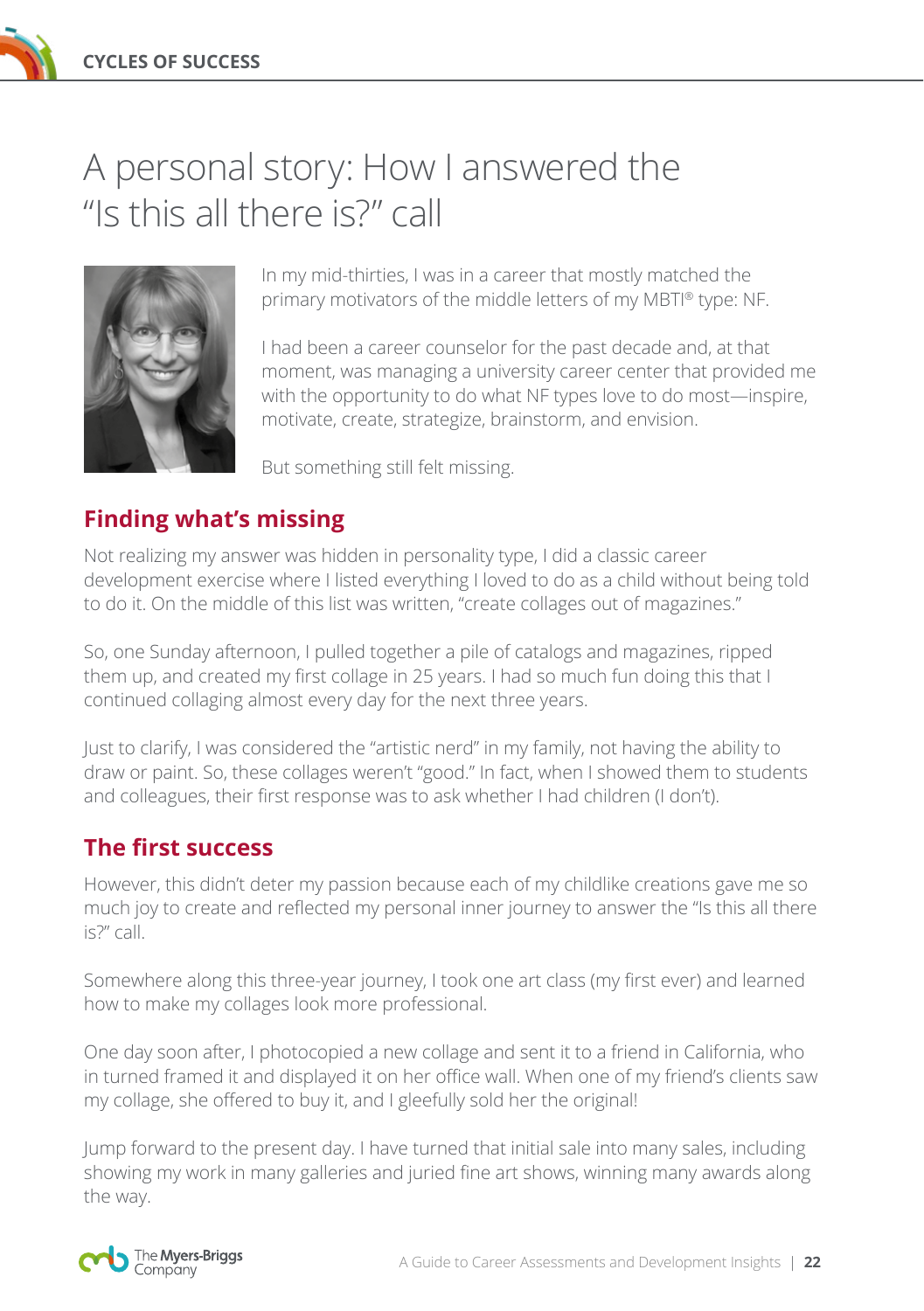

#### **How making collages complements my career**

For every collage I create, I pull together somewhere between 100 and 500 little magazine pieces, moving them around a board to form a picture that looks more like a painting than a collage, a process that is like finding the perfect piece to complete a puzzle.

Each collage takes up to a year to complete. To say the least, my art form is extremely detailed oriented (ST), and in order to sell my art I have had to learn many detailed business skills (ST), which at times has been a struggle.

Yet, doing this art form, including the selling of it, almost feels like a compulsion, something I have to do to feel whole, satisfied, and complete.

### **More complete—but still the same core**

Even when developing the preferences opposite to our middle letters—and for me, ST type activities—we never leave our "heart," or middle letters, behind. Quite the contrary: our middle letters still run the show.

For me, this is reflected in the theme of my art, which is intended to inspire people to pursue their heart's desire—all NF!